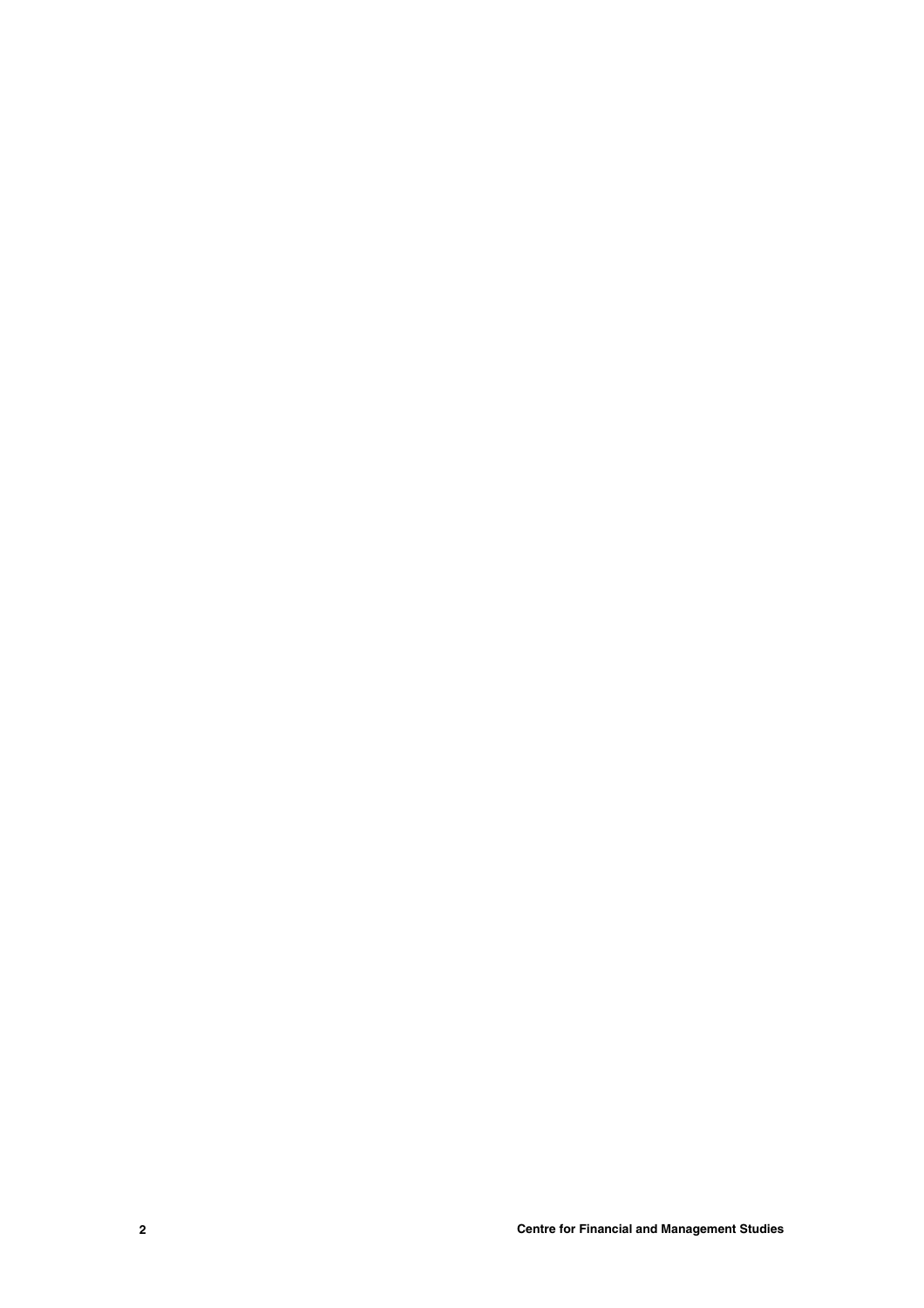# **1. Introduction**

The conventional wisdom on the brain drain typically argues that while donor countries incur the cost of educating people, it is the host country that reaps the rewards further exacerbating the inequality between rich and poor nations (see Bhagwati and Wilson, 1989, for a review). The loss of a significant mass of educated people from any given economy implies the reduction in average levels of productivity precisely because it is the most talented that are likely to migrate. Moreover, given that educated workers are likely to be on higher incomes, the erosion of a significant component to the tax base following migration has important welfare implications (Desai *et al,* 2001)*.*

Grubel and Scott (1966) argued that the sectors from which educated people leave is crucial in assessing the impact of a brain drain. Losses in production depend on the degree of substitutability of skills and the length of time it takes to retrain someone to fill in the vacant post. In the UK it has been estimated that there are approximately 60,000 Indian doctors representing 12% of the total stock of doctors in India (Chanda, 2001). Such an outflow generates negative externalities as nurses and other related healthcare professionals also suffer declining levels of productivity. These losses are compounded by the lengthy training period for new doctors. Similar arguments have been made in other fields such as science, engineering and information technology. There is real concern in Russia, for example, that the next generation of graduates will not have access to the best teachers so that the quality of future research and innovation is likely to decline.

Both traditional models and the new growth models (see Barro and Sala-i-Martin, 1995) present a strong case for the net loss to the donor country which is particularly severe if the donor country is poor. The evidence suggests that whilst the brain drain is not a new phenomenon by any means, the number of educated people leaving developing countries is now much greater than in the 1960s and 1970s (see Carrington and Detragiache, 1999, for a comprehensive survey on migration rates). Although the emphasis in the immigration literature tends to focus on low-skilled and often illegal immigration, Lowell and Findlay (2001) suggest a greater degree of migration for skilled workers.

A key question is whether the migration of the most talented brings any benefits to the donor country. Mountford (1997) and Stark and Wong (2001) both argue that a brain drain in itself may not have adverse effects if it encourages more people to pursue an education. That is, as long as the number of people acquiring an education exceeds the number leaving there is no long-term loss to the donor economy. Indeed, there may be some optimal outflow of migrants that is necessary precisely for the development of human capital in the donor country (see Beine *et al*, 1999, for an empirical analysis of an optimal brain drain).

Moreover, some migrants may return and bring back crucial skills and experience acquired abroad. Johnson and Regets (1998) refer to this as a "brain circulation", which may result in increased average productivity in the donor country. Remittances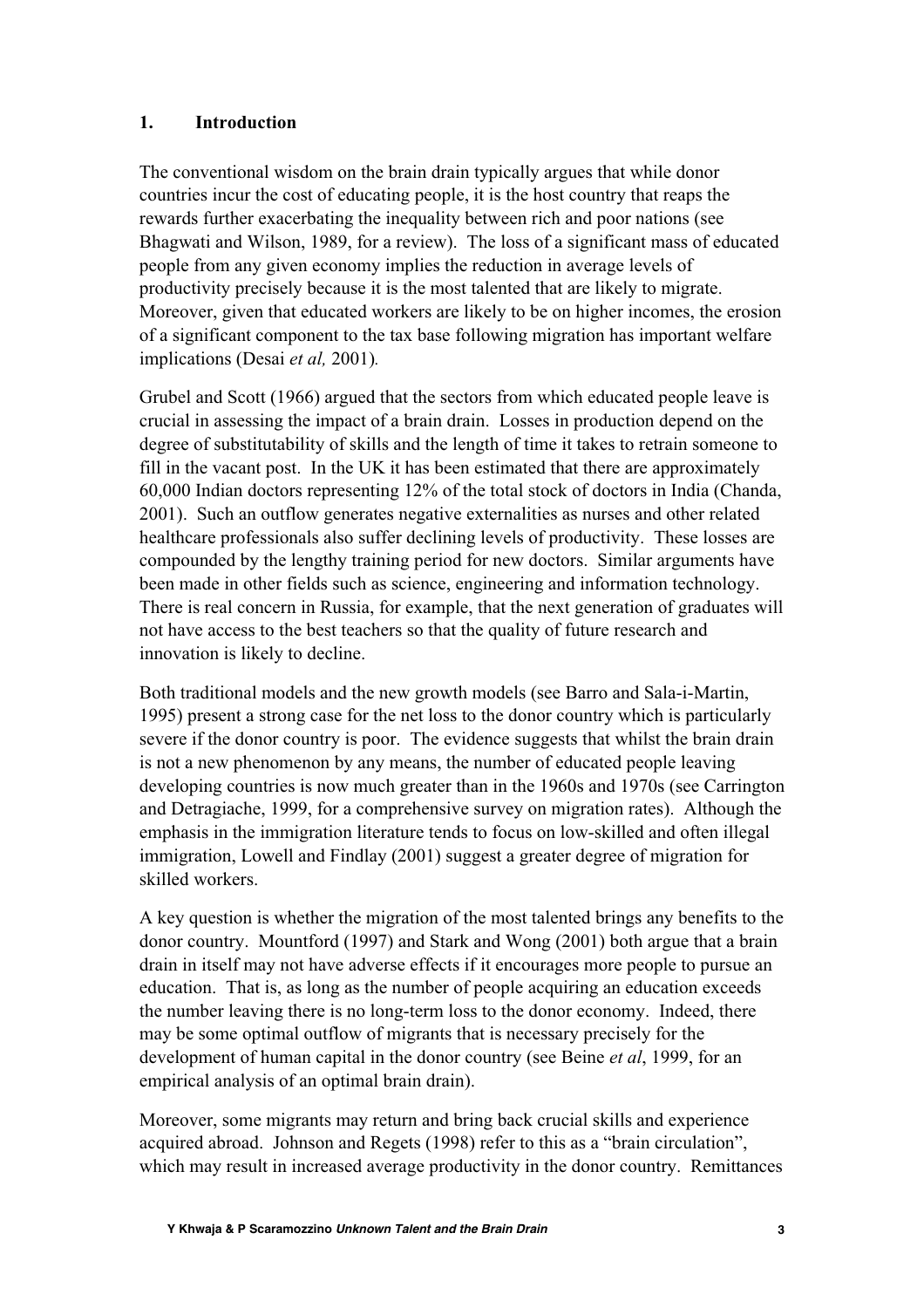could also provide the means by which people can invest in technology thereby creating the potential for increased economic growth. However, the extent to which remittances can result in significant growth crucially hinges on whether they are used mostly for consumption or investment purposes. The evidence for developing countries is not promising in terms of investment levels (see Oberoi and Singh, 1980, and Taylor *et al*, 1996). Significantly, there has been no effective study of the remittance behaviour of the highly skilled. Moreover, remittance multipliers tend to be higher in rural areas, which are unlikely to be the main suppliers of a highly skilled labour force in most developing countries. Educated migrants tend to leave with their families, thereby reducing the likelihood to remit. However, when these people do remit, it tends to involve large amounts.

An important explanation for the brain drain lies in the very large wage differentials that exist between rich and poor countries, particularly for the highly skilled. However, in the absence of a well-defined modern sector in the donor economy, educated workers who remain may find that the only place of employment may effectively be the traditional sector, thus rendering redundant the costs of education they have borne. Migration, therefore, may represent an optimal choice for educated workers to exercise their skills in a modern sector. In the long run, this individually optimal decision may not necessarily have an adverse effect on the home economy.

This paper presents a departure from the traditional analysis of the brain drain by considering the *informational role* of migration. The emigration of educated workers can convey a positive signal about the ability of native talents and thus stimulate domestic investment. If there is uncertainty over the distribution of talents in the donor country and/or there is imperfect information on the effectiveness of the educational system, then workers who migrate may reveal information about their talents through their productivity in the host country. Not only is the reputation of the workforce in the host country enhanced if migrants do well but, importantly, the donor country also has information on the quality of its own talent.

In this paper we develop a two-period signalling model where talents are heterogeneous and where there is uncertainty over the distribution of talents and worker productivity. There are two possible technologies: traditional and modern. The donor country has a traditional sector in period one, but could have a modern sector in period two. The host country presents a modern sector in both periods. Workers in the donor country can invest in human capital, which increases their productivity in the modern sector. Individuals have private information about their talent, but face uncertainty about the effectiveness of their investment in education. Migration to the modern sector of the host economy reduces this uncertainty. The brain drain thus acts as an important *information device.*

This informational role of the brain drain has two main possible consequences:

(i) Higher investment in human capital by the younger generations. If the second-generation workforce observes that the older migrants have done well in the host country, this may increase the incentives of the talented young to invest in education;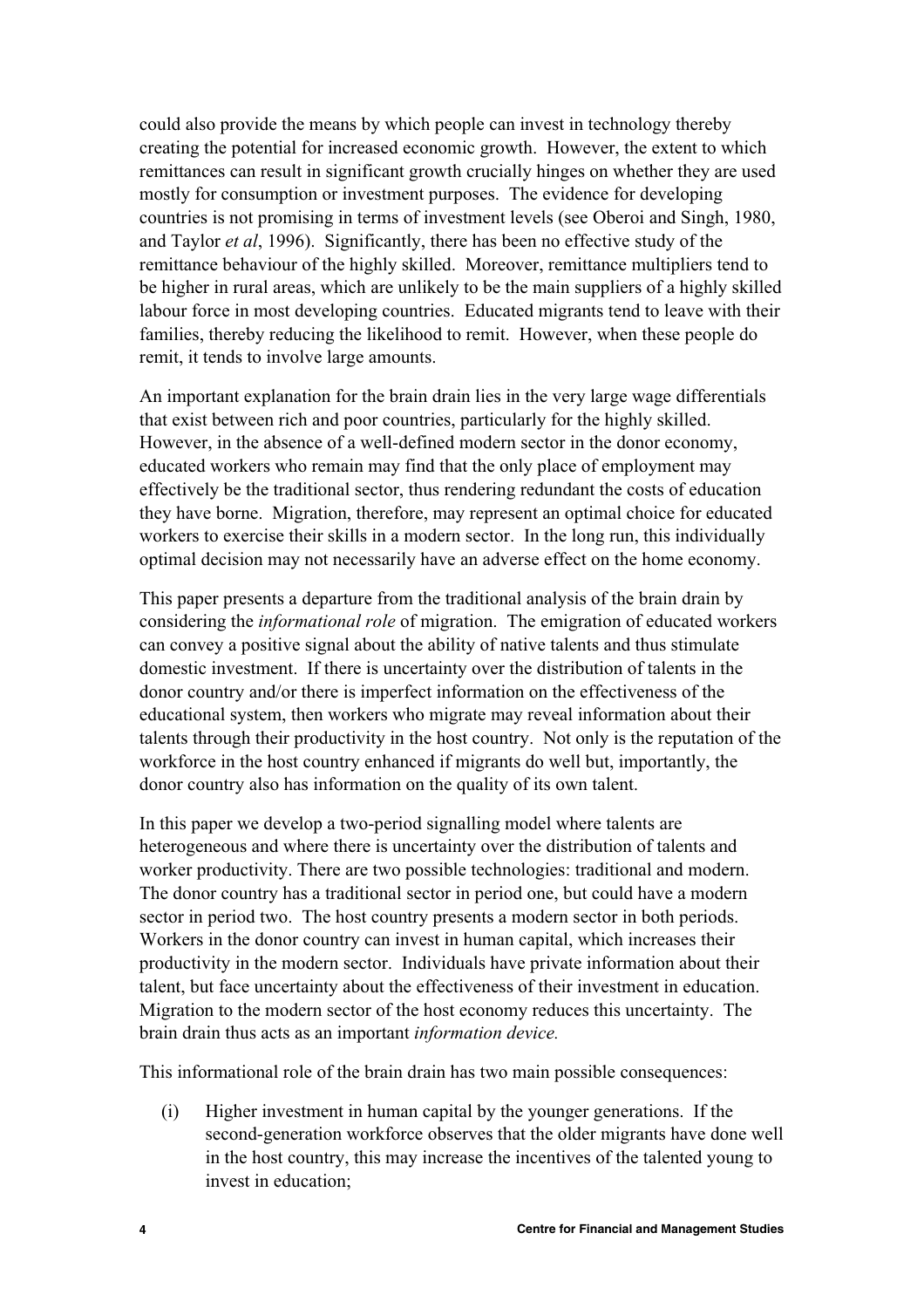(ii) Higher investment in the domestic economy. The success of the older generation abroad may provide the necessary impetus in the donor country to invest in the creation of its own modern sector once the distribution of talents has been revealed.

Our analysis proceeds by considering the conditions under which a brain drain may result in the creation of a modern sector in the donor country. Initially, we assume that a necessary condition for this is the return of some of the successful migrants. This can be justified on the grounds that these people have managerial and technological skills that can promote the more effective development of the modern sector. In effect, the first-period brain drain is necessary precisely because it allows for crucial *technology transfers* from the advanced host economy to take place (see also Saxenian, 2000).

The creation of a modern sector requires a significant proportion of those that stay to invest in education and effectively provide the necessary rewards that make it possible for some proportion of the first wave of migrants to return. However, given the existence of the large wage differentials between developed and developing countries, the assumption of return migration is relaxed. In section 5 we develop an autarkic model where the success of the first-generation educated migrants is a powerful enough signal on its own to promote the development of a modern sector in the donor economy.

Migration can relay important information about the *quality of talents* in the donor country and a brain drain, under certain conditions, could be necessary for the longrun development of the donor economy.

# **2. Migration as an information device**

Our model considers a two-period, one-good world with two sectors. The sectors differ in the technology they use: a modern sector ("IT"), that requires managerial input and has higher productivity, and a traditional sector. Agents differ according to their individual level of ability, or talent. Individual talent is exogenous and private information. Agents can decide whether to invest in education. Education increases individual productivity in the modern sector but not in the traditional sector. Productivity in the modern sector is a stochastic function of education. When workers migrate, their productivity may reveal information about the distribution of ability in their country of origin. Migration thus acts as a *signalling device* for the ability of educated workers.

In the first period there is no modern sector in the home, or source, economy. Workers must decide whether or not to invest in their human capital, and whether to remain in their home country or to migrate in the destination economy and search for a job in the modern sector. The potential productivity of migrant workers in the modern sector of the destination economy is not known *ex ante*. However, if they find employment in the modern sector, a more precise measure of their actual productivity will be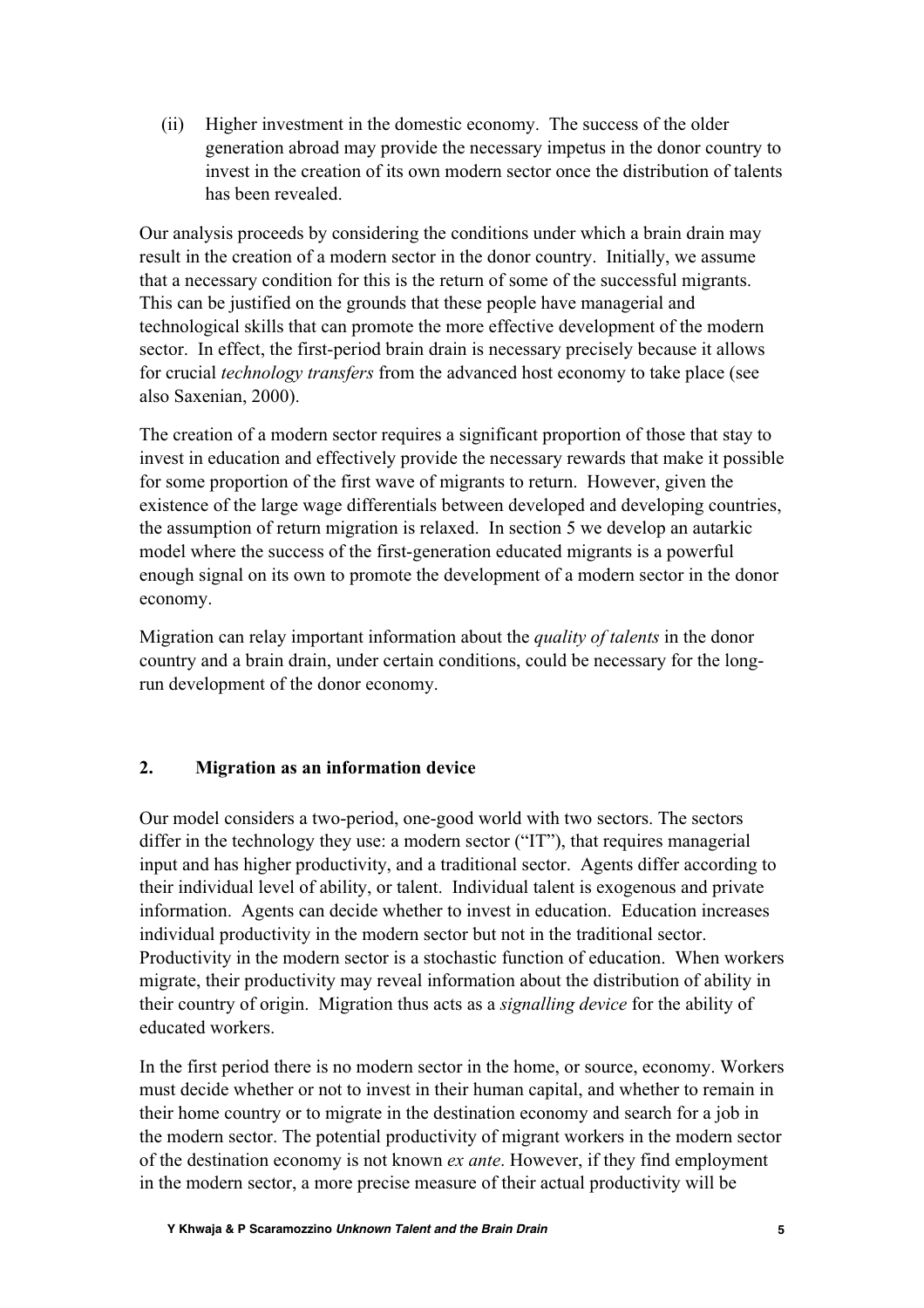observed, and they will be paid their estimated marginal product. If migrants are unable to find a job in the modern sector of the economy, they will receive an income from being employed in the informal labour market. The informal income will be an increasing function of individual talent.

In the second period it becomes possible to set up a modern sector in the home economy, if first-period migration has revealed a high level of productivity amongst educated migrants. The set-up costs for a modern sector must cover the reward for the necessary managerial skills that only first-generation educated migrants possess. Second-generation workers can still decide to migrate from the home to the destination economy, but now successful first-generation migrants can return migrate and find employment, in a managerial capacity, in the modern sector of the domestic economy.

Workers in the home economy are characterised by an individual ability parameter <sup>θ</sup>∈[0,1] (their "talent"). Workers decide whether to invest in their human capital, *h*. For simplicity, we assume that human capital can only take the values  $\{0, 1\}$ , where  $h = 1$  means that the worker has invested in his/her human capital and has thereby attained a given level of education. Investing in human capital incurs a cost  $c(\theta) > 0$ , where  $c'(\theta) < 0$ ,  $c''(\theta) > 0$ . More talented workers find it cheaper to acquire human capital, but at a decreasing rate.

Effectively, education *h* captures the *observable* characteristics of workers, whereas talent θ captures their *unobservable* characteristics. In principle, the model could be generalized to consider a hierarchy of educational attainments, where *h* can take more than two values. Our main results would still be robust to such an extension.

If workers invest in their education (that is, if  $h = 1$ ), their productivity in the destination and in the home economy is a realization from a jointly normally distributed random variable:

(1) 
$$
\begin{bmatrix} \pi^D \\ \pi^H \end{bmatrix} \sim N \left( \begin{bmatrix} \mu^D \\ \mu^H \end{bmatrix} \begin{bmatrix} \sigma^2 & \sigma_{DH} \\ \sigma_{DH} & \sigma^2 \end{bmatrix} \right)
$$

where  $\mu^D > \mu^H$  (the expected productivity of skilled workers in the destination economy is higher than in the home economy) and where  $\sigma_{DH} > 0$  (the realizations of productivity in the destination and in the home economy are positively correlated). The expected values  $\mu^D$  and  $\mu^H$  are also the best prior (unconditional) predictions for the true productivity values  $\pi^D$  and  $\pi^H$  respectively, before migration is undertaken.

We assume the variances of  $\pi^D$  and  $\pi^H$  to be identical. In principle, there is no obvious reason for assuming that either variance is greater. It is possible to argue that the variance of  $\pi^D$  is likely to be greater that the variance of  $\pi^H$  since  $\mu^D > \mu^H$  is also likely to be associated to a larger variability of  $\pi^D$ . On the other hand, the realization of productivity in the modern sector in the home economy can be regarded as involving greater uncertainty than in the destination economy, since the modern sector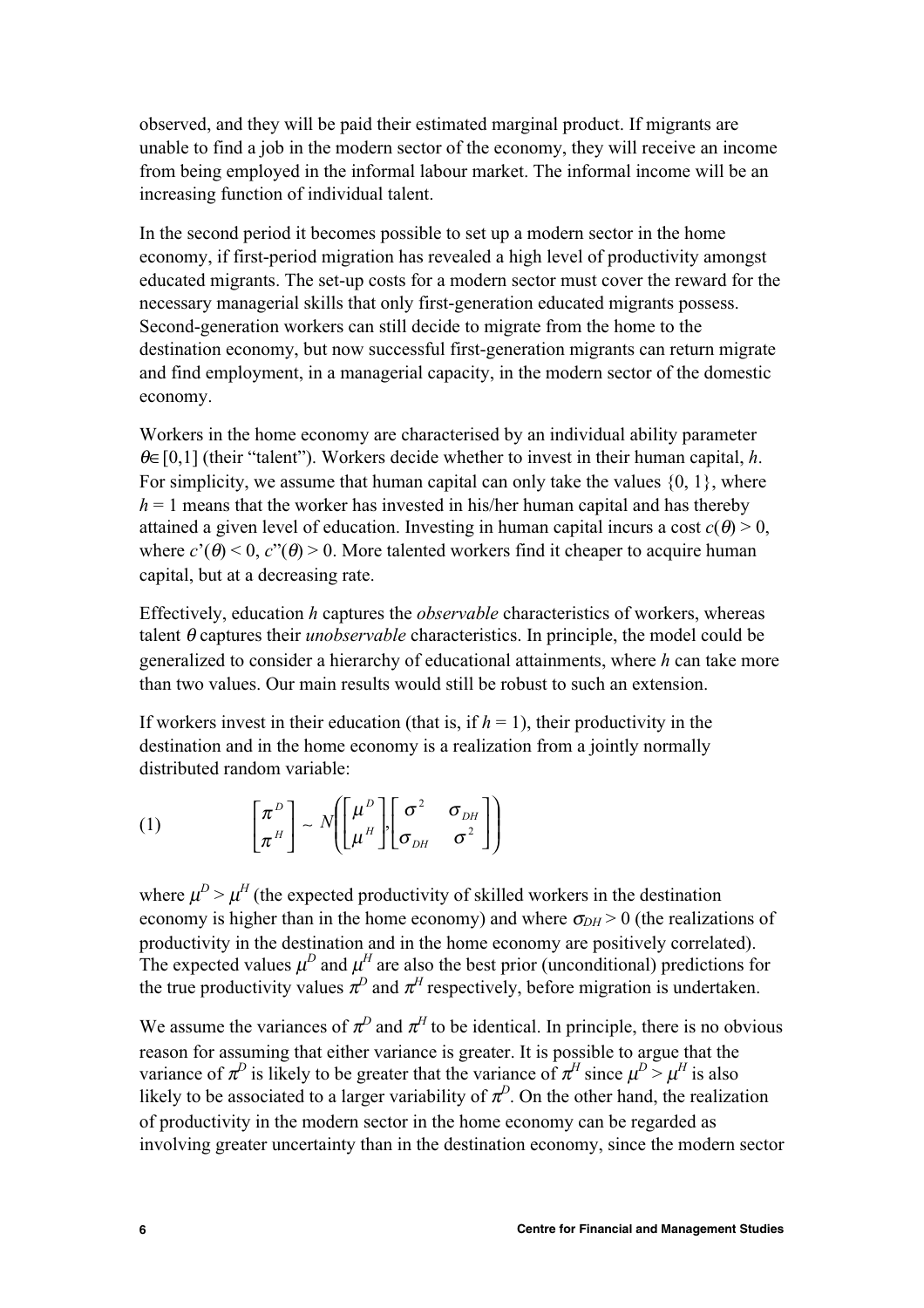in the donor country has to be created *ex novo*. The analysis can however be generalized without difficulty to the case of unequal variances.

If workers do not migrate, they are employed in the traditional sector of the home economy. In this case their productivity is given by  $\phi > 0$ , irrespective of their ability  $\theta$ . However, if workers migrate and find employment in the modern sector, both workers and firms would observe a noisy measure of productivity,  $x^D$ :

$$
(2) \t xD = \piD + zD
$$

where  $z^D$  is a stochastic disturbance, distributed independently of  $\pi^D$  and of  $\pi^H$ :  $z^D$  ∼  $N(0,\sigma_z^2)$  .

Workers and firms in the modern sector of the host economy face a signal extraction problem that can intuitively be explained as follows. *Ex ante*, workers have some perceptions about their productivity in the modern sector abroad. *Ex post*, the value of the realised measure of productivity may not exactly match the *ex ante* perceptions of productivity. In other words, at the end of the first period a worker in the modern sector will have revealed a measure of her productivity. The gap between this measure and the *ex ante* perception constitutes the noise. The variability of the noise can be seen as a measure of the uncertainty associated with their employability overseas. Once employed, more information is revealed about the potential productivity of workers and the estimate of productivity is revised. The signal may be more accurate in successive periods as more of the uncertainty is resolved *vis à vis* worker productivity in the modern sector.

The advantage of this framework is that any potential anomalies in any one signal are corrected over time. Suppose that a worker goes abroad, does well and is paid the value of his realised productivity. This may reveal some information about the quality of workers that come from the home country but the success of the first generation of workers may not in itself be sufficient to signal the true quality of the educational system. Over time, the signal improves and more precise inferences can be made on the quality of workers. Simply, an erratic signal of productivity, which is significantly different from the true underlying productivity, in any one period will be offset by other signals that are more accurate indicators of productivity. In subsequent periods, realised productivity may be significantly higher or lower than in the first period and so the quality of the signal becomes more reliable over time. This allows us to extract information about the true nature of productivity as the sequence of signals becomes less subject to noise.

Moreover, productivity in the modern sector at home is positively correlated with productivity in the modern sector abroad. The justification for this is that if workers fare well abroad then they are equally likely to do well at home if a modern sector was present.

The solutions to the signal extraction problems for firms and workers are: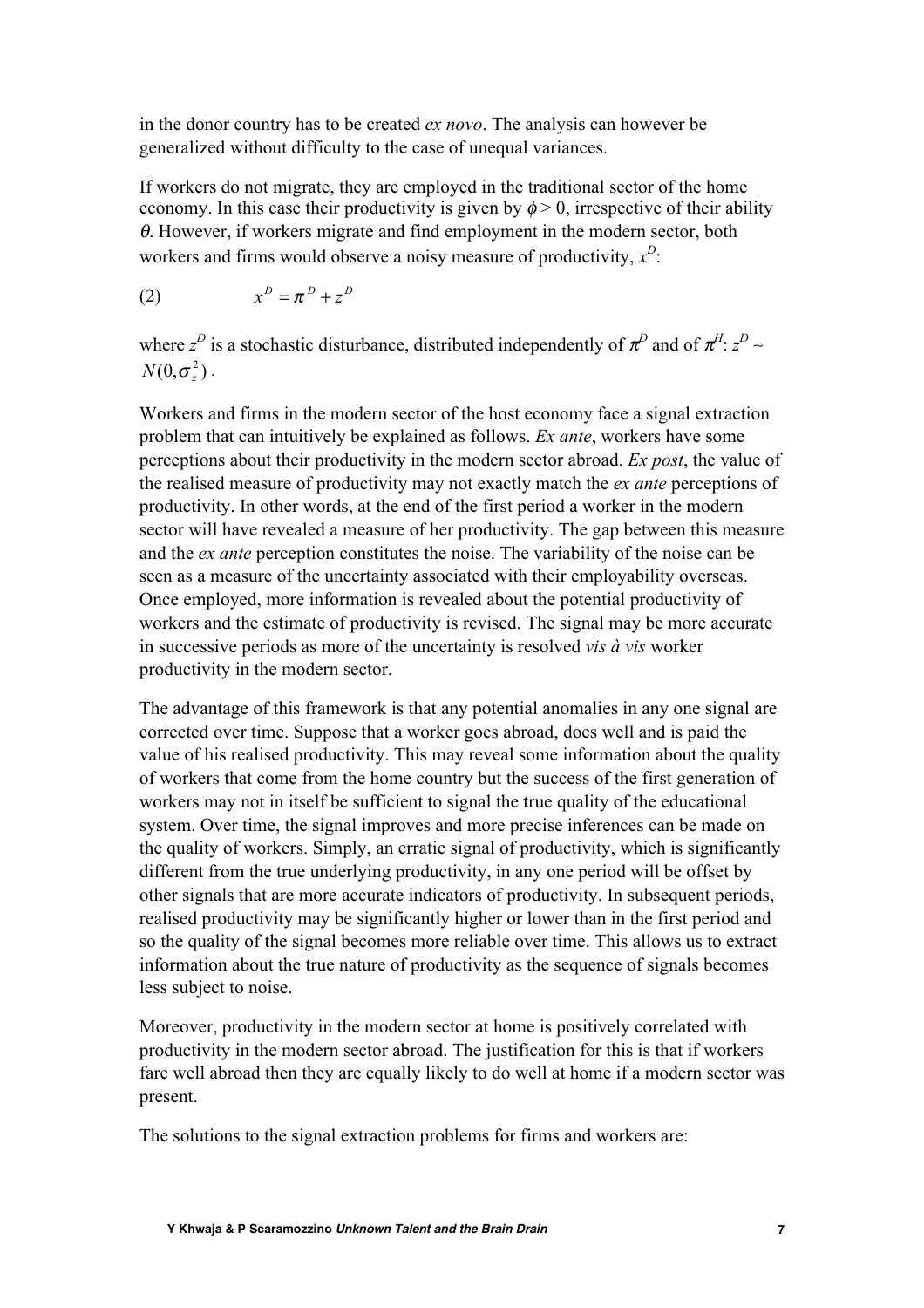(3) 
$$
E(\pi^D | x^D) = \mu^D + \frac{1}{1 + \nu_z} (x^D - \mu^D) = \frac{\nu_z}{1 + \nu_z} \mu^D + \frac{1}{1 + \nu_z} x^D
$$

(4) 
$$
E(\pi^H | x^D) = \mu^H + \frac{\rho}{1 + v_z} (x^D - \mu^D)
$$

where  $v_z \equiv \sigma_z^2 / \sigma^2$  is a measure of the relative imprecision of observed productivity  $x^D$  as a signal of true productivity,  $\pi^D$ , and where  $\rho \equiv \sigma_{DH} / \sigma^2$  is the correlation coefficient between  $\pi^D$  and  $\pi^H$ . Equations (3) and (4) can be regarded as updating rules, whereby the prior expectations on  $\pi^D$  and  $\pi^H$  are revised in the light of the observed signal  $x^D$  by a fraction of the difference between the signal and the prior expectations.

Migrant workers unable to find employment in the modern sector will earn an income  $\beta = \beta(\theta)$  in the informal sector, where  $\beta : [0,1] \rightarrow [\beta, \overline{\beta}]$  is an increasing function of individual talent:  $\beta'(\theta) > 0$ ,  $\beta''(\theta) < 0$ , and where  $0 < \beta < \beta < \phi$ . The unemployment rate in the destination economy is  $u \in [0,1]$ . The costs of outward migration and of return migration are  $I > 0$  and  $E > 0$  respectively.

The set-up costs of a modern sector in the home economy consist of two components. First, a cost *S* per worker. This amount includes the variable costs associated with the creation of a domestic modern sector. Second, a cost  $K^* = nK$ , where *n* is the number of workers in the modern sector (excluding educated workers who return from the destination economy). The amount *K\** goes to remunerate those return migrants, *m*, who have been successful and are able to supply the necessary managerial skills. The remuneration per returning migrant is therefore *K\*/m=nK/m*.

Workers are risk neutral and maximize the undiscounted expected income from the alternative choices available to them.

#### **3. The education and migration decisions**

In order to establish the condition for first- and second-generation workers to invest in education, we compute their value of acquiring education. The payoffs corresponding to the final outcomes are shown in the Appendix. The value to first-generation workers of investing in their education is given by:

(5) 
$$
V_{h=1}^{0} = \max \left\{ (1-u) \cdot \max \left[ 2\mu^{D} - I, \mu^{D} - I + \mu^{H} + \frac{nK}{m} - S - E \right] + \right. \\ + u \cdot [2\beta(\theta) - I] \phi + \mu^{H} - K - S, 2\phi \right\} \cdot c(\theta)
$$

This value is an increasing function of talent  $\theta$ , since  $c'(\theta) < 0$  and  $\beta'(\theta) > 0$ .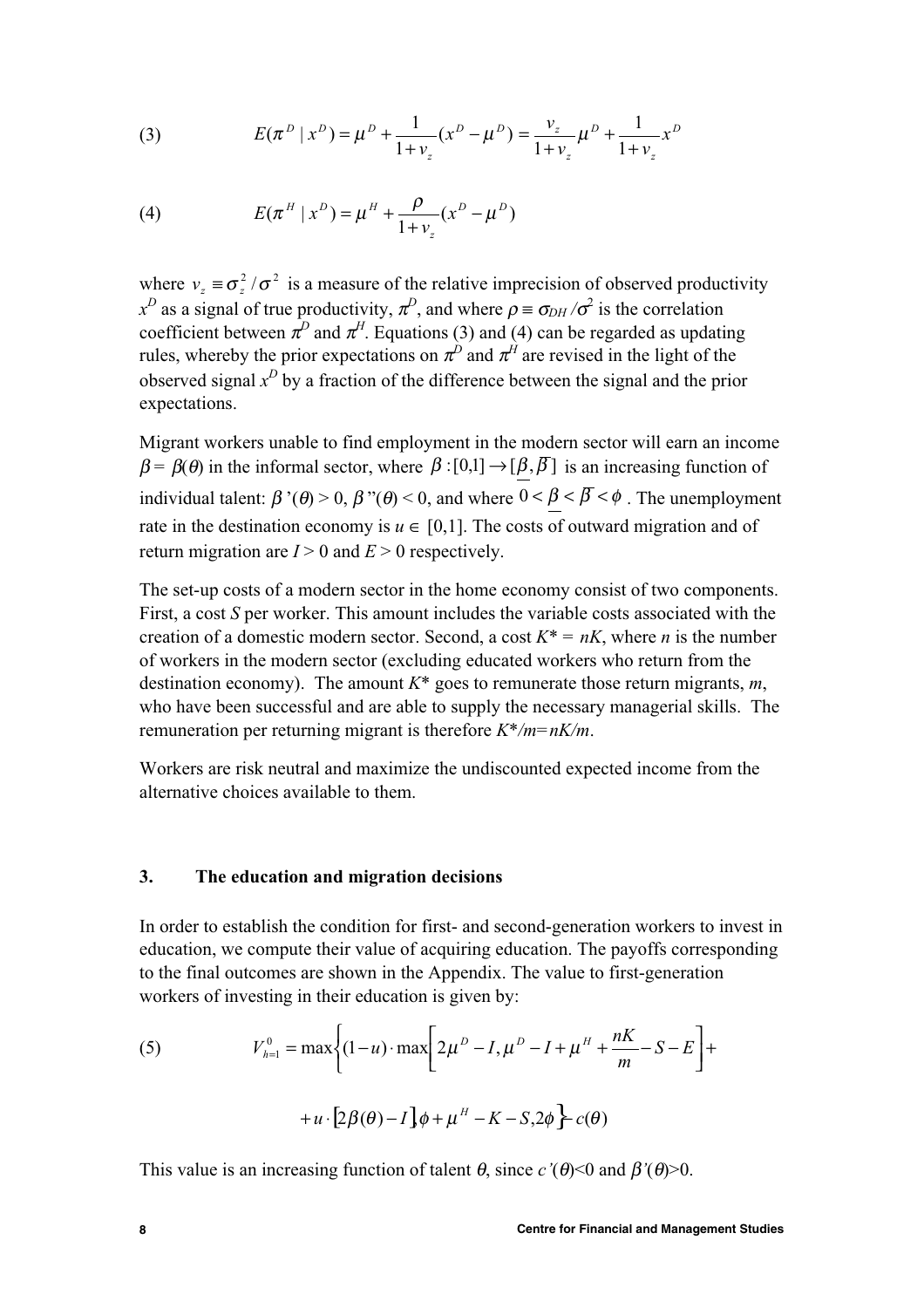The value of not investing in education is:

(6) 
$$
V_{h=0}^{0} = \max\{2\beta(\theta) - I, 2\phi\}
$$

This is a non-decreasing function of  $\theta$ , since  $\beta'(\theta)$ >0. We have that  $\partial V_{h=1}^0/\partial\theta > \partial V_{h=0}^0/\partial\theta$  provided  $|c'(\theta)| > \beta'(\theta)$ ,  $\forall \theta \in [0,1]$ , that is, the advantage of more talented workers in terms of a marginal reduction in their education costs exceeds the marginal increase in their informal sector income. There could therefore exist a critical value of talent,  $\hat{\theta}$ , such that  $V_{h=1}^0 \ge V_{h=0}^0$  if and only if  $\hat{\theta} \le \theta \le 1$ : only the most talented first-generation workers will find it optimal to acquire education.

Educated first-generation workers will migrate if the following condition holds:

(7) 
$$
\left\{ (1-u) \cdot \max \left[ 2\mu^D, \mu^D + \mu^H + \frac{nK}{m} - S - E \right] + u \cdot 2\beta(\theta) \right\} - I \ge
$$

$$
\ge \max \left\{ \psi + \mu^H - K - S, 2\phi \right\}
$$

The left-hand side of condition (7) is an increasing function of talent  $\theta$ . Hence, only the most talented amongst the educated workers will choose to migrate.

Second-generation workers will acquire an education if the value of doing so exceeds the value of not investing in education. The value to young workers of investing in education is given by:

(8) 
$$
V_{h=1}^{1} = \max \left\{ (1-u) \cdot \left[ \mu^{D} + \frac{1}{1+v_{z}} (x^{D} - \mu^{D}) - I \right] + u \cdot \left[ \beta(\theta) - I \right] \right\}
$$

$$
\mu^{H} + \frac{\rho}{1+v_{z}} (x^{D} - \mu^{D}) - K - S, \phi \left\} - c(\theta)
$$

Young workers who have acquired an education may choose to migrate or remain in the home economy. Among those that migrate, some will find employment in the modern sector, with probability  $1 - u$ , and others will end up in the informal sector, with probability *u*. Those educated second-generation workers who remain can either help set up a modern sector or they can choose to work in the traditional sector. Equation (8) thus captures the choices faced by second-generation workers who decide to invest in education.

For second-generation workers the estimated productivity incorporates the signal revealed by first-generation migrants,  $x^D$ . It can be seen from equation (8) that the respective weights attached to the estimated productivities for both those who migrate and those who stay depend on the precision of the signal. However, for those that stay the informational content of the signal is discounted by the correlation coefficient  $\rho$ .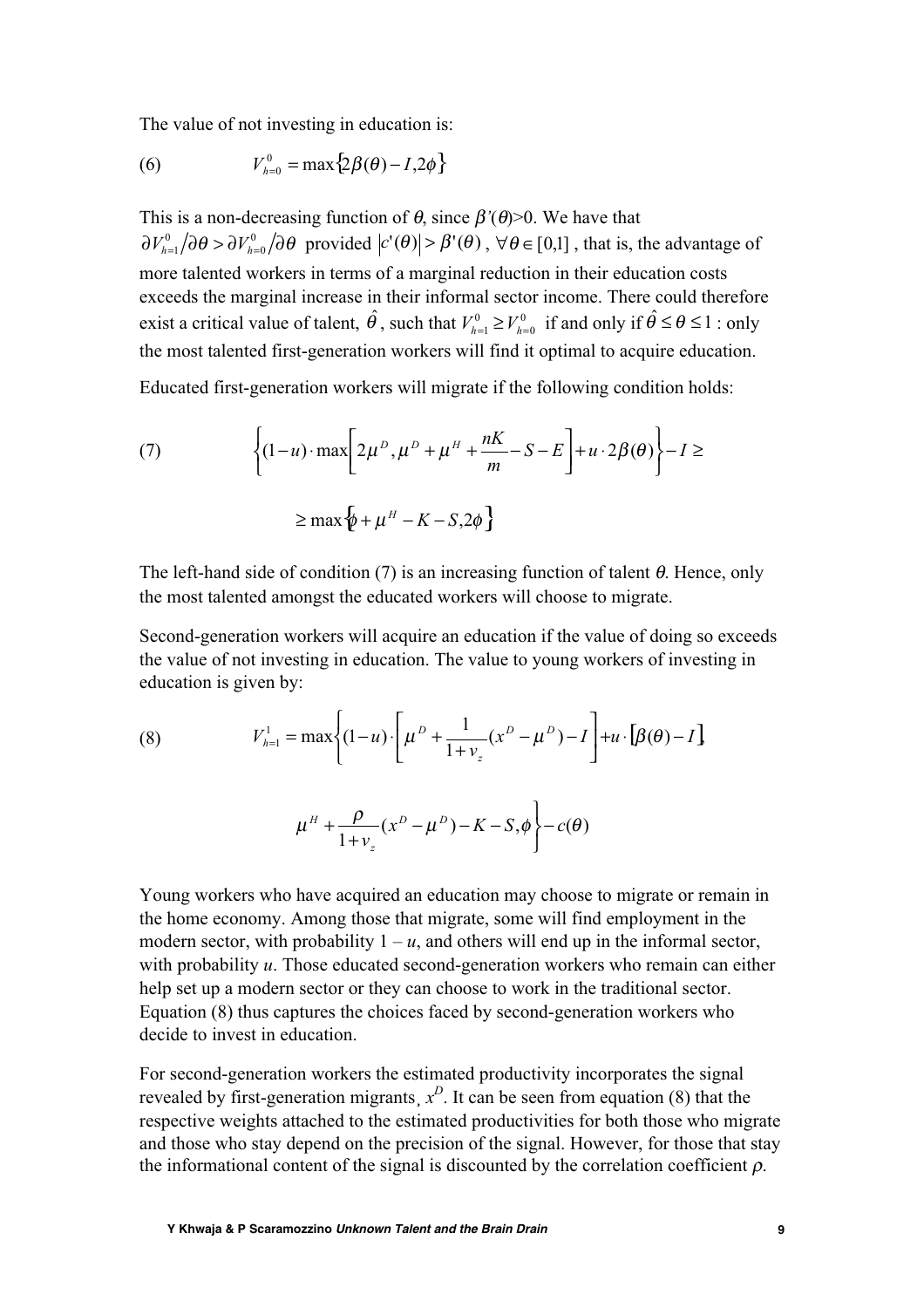More precisely, as we would expect, the signal for migrants who work in the modern sector abroad is stronger than for workers who remain and work in the domestic modern sector. This is because the signal imparts information directly on  $\pi^D$ , but only indirectly on  $\pi^H$  through  $\rho$ .

The value of not investing in education is:

(9) 
$$
V_{h=0}^1 = \max\{\beta(\theta) - I, \phi\}
$$

The value of investing in education is an increasing function of talent  $\theta$ , whereas the value of not-investing in education is a non-decreasing function of θ. As for firstgeneration workers,  $\partial V_{h=1}^1/\partial \theta > \partial V_{h=0}^1/\partial \theta$  provided  $|c'(\theta)| > \beta'(\theta)$ ,  $\forall \theta \in [0,1]$ . Hence, only the most talented second-generation workers will acquire education.

Educated second-generation workers will migrate to the destination country if the following condition is met:

(10) 
$$
(1-u)\cdot \left[\mu^{D} + \frac{1}{1+v_{z}}(x^{D} - \mu^{D})\right] + u \cdot \beta(\theta) - I \ge
$$

$$
\ge \max \left[\mu^{H} + \frac{\rho}{1+v_{z}}(x^{D} - \mu^{D}) - K - S, \phi\right]
$$

Note that the left-hand side of condition (10) is an increasing function of talent  $\theta$ . Hence, one possible outcome is that second-generation workers with the highest level of talent will acquire an education and migrate, those with an intermediate level of talent will acquire an education but seek to work in the modern sector of the home economy, and the least talented ones will not invest in their education. In the discussion that follows, we elect to focus on this outcome. Other possible outcomes might involve no investment in education, or that all educated workers find it optimal to migrate.

## **4. The domestic modern sector: Nash Equilibrium**

The creation of a modern sector in the domestic economy requires: (i) the existence of educated return migrants with experience in a modern sector abroad; and (ii) a critical number of educated workers from the domestic economy who are first-generation educated workers who did not migrate and/or second generation educated whose  $\theta$  is not sufficiently high to warrant migration. The strategy of each group of workers must be the optimal response to the strategy chosen by the other groups. Thus, a Nash equilibrium is required for the presence of a modern sector in the domestic economy. This requires that  $m > 0$ , that is, the number of return migrants is strictly positive, and  $n > 0$ , that is, the number of non-managerial workers in the modern sector in the home economy is strictly positive.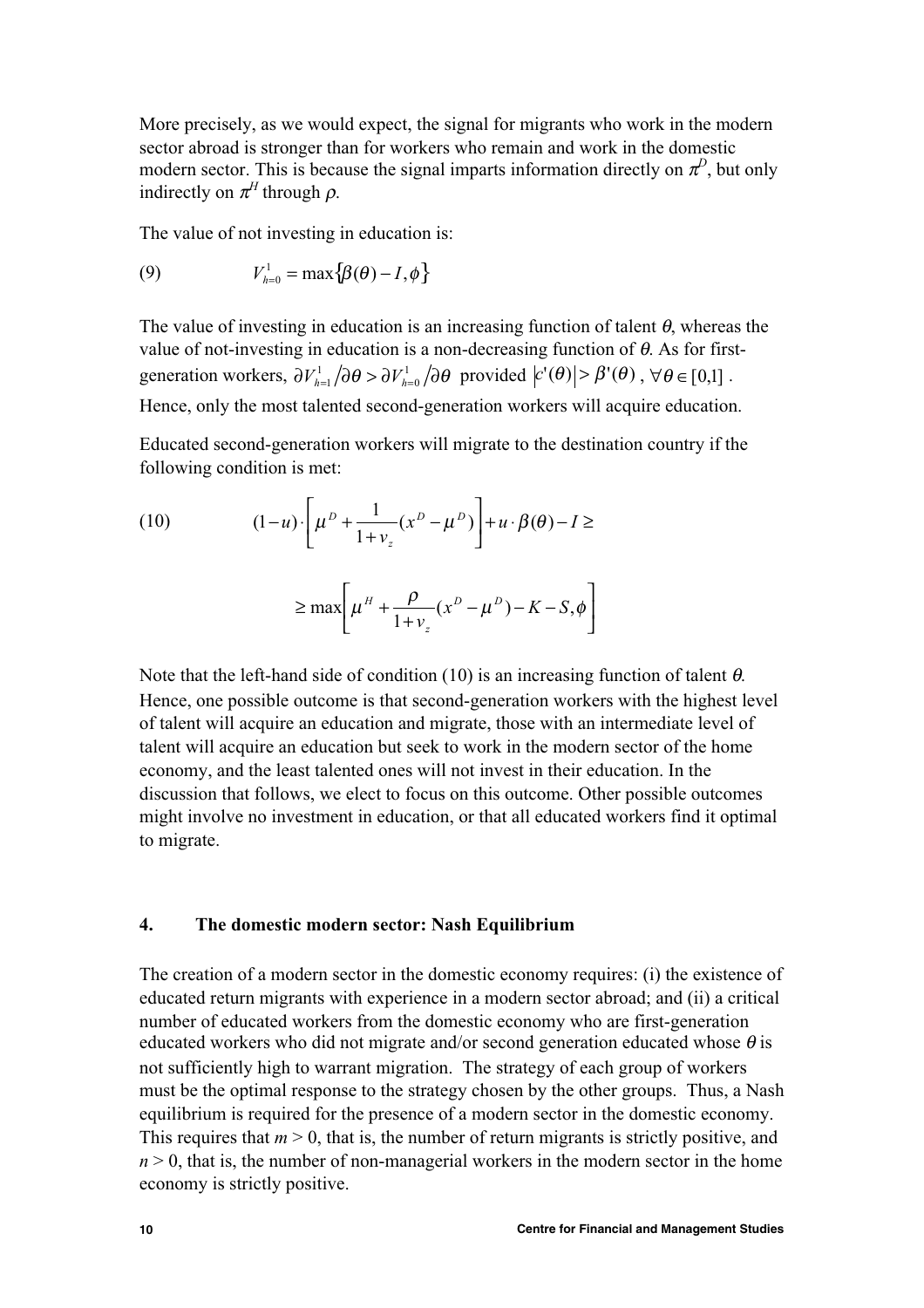For  $m > 0$  it is required that:

(11) 
$$
\mu^H + \frac{nK}{m} - S - E \ge \mu^D + \frac{1 - \rho}{1 + v_z} (x^D - \mu^D)
$$

Condition (11) is independent of  $\theta$ . This means that the number of returning migrants is independent of individual talent: thus, either all successful first-generation migrants will return or nobody returns. This result rests on our initial assumption that productivity is only a function of education, and not of individual talent. Whilst the cost of acquiring an education does depend on talent, the eventual outcome in terms of productivity does not. However, the model could be generalised to consider various levels of educational attainment, in which case some successful first-generation migrants will return and some will remain in the destination country.

From condition (11), if  $x^D > \mu^D$  this implies a high realization of measured productivity compared to the *ex ante* expectation. Return migration is then *ceteris paribus* more likely when  $\rho$  is high, that is when the signal on  $\pi^D$  is highly correlated with  $\pi^H$ . Intuitively, this indicates that a skilled migrant who is highly productive abroad is likely to be highly productive at home as well. In addition, if the signal has poor informational content on  $\pi^D$ , that is when  $v_z$  is large, return migration is also more likely. That is, the revision of estimated productivity will be larger, in absolute value, for the productivity in the destination economy than in the home economy.

The condition for  $n_1 > 0$  is:

(12) 
$$
\mu^{H} + \frac{\rho}{1 + \nu_{z}} (x^{D} - \mu^{D}) - K - S \ge \phi
$$

that is, educated first-generation workers must prefer to work in the modern sector in the domestic economy in the second period rather than remaining in the traditional sector.

The joint conditions for  $n_2 > 0$  are (12) and:

(13) 
$$
\mu^H + \frac{\rho}{1 + \nu_z} (x^D - \mu^D) - K - S \ge 0
$$

$$
\geq (1-u)\left[\mu^{D} + \frac{1}{1+v_{z}}(x^{D} - \mu^{D})\right] + u \cdot \beta(\theta) - I
$$

Condition (13) requires that educated second-generation workers prefer to be employed in the modern sector of the home economy as opposed to migrating.

Note that, from the above conditions,  $n_2 > 0$  implies  $n_1 > 0$ . No educated secondgeneration worker will choose to work in the domestic sector of the home economy,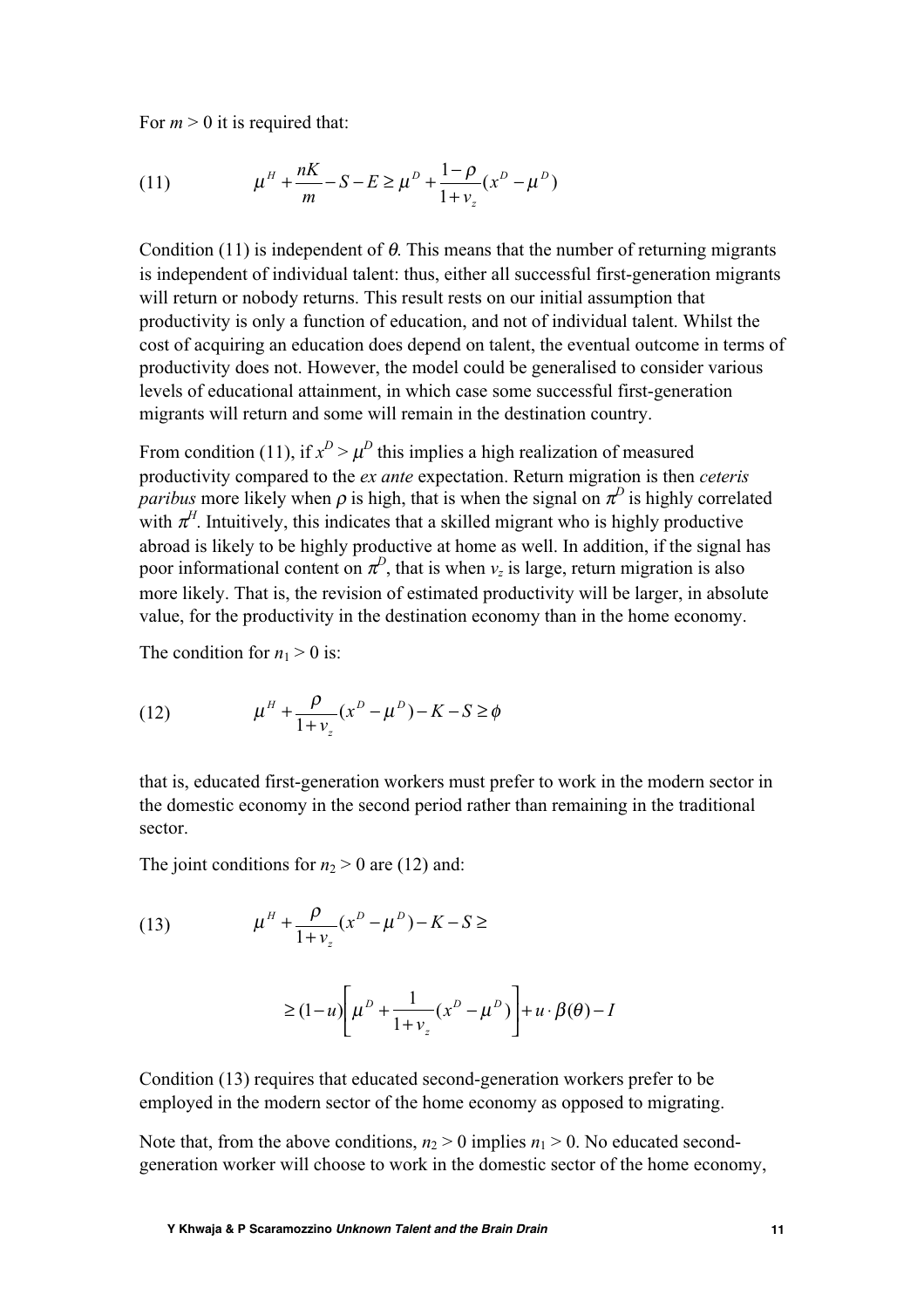unless educated first-generation workers who had not migrated also choose to work in the modern sector rather than in the traditional sector of the domestic economy. However,  $n_1 > 0$  does not imply  $n_2 > 0$ . The joint conditions on  $n_1$  and on  $n_2$  determine the size of the modern sector in the home economy, if indeed a modern sector is established.

Under the Nash equilibrium we define the conditions for a modern sector to be created in the home economy. A necessary condition is the return of first-generation successful migrants, alongside a sufficient number of educated second-generation workers and of first-generation educated non-migrants. The accuracy of the signal,` together with the actual value of the signal, matters in the decision of whether firstgeneration migrants return.

# **5. The autarkic economy**

The analysis in the previous sections maintains that return migration is a necessary condition for the establishment of a modern sector in the source economy. The justification for this approach is the consideration that successful migrants can play a crucial role in the diffusion of technological knowledge and of production methods in their country of origin. As a result, they receive a premium relative to the workers who have not been exposed to the migration experience.

However, the assumption that some workers return to their home economy is not in general necessary in order to obtain an informational role for migration. The present section explores the conditions under which a modern sector can be established, in a purely autarkic fashion, without the requirement that older workers who have been successful abroad migrate back to their country of origin. Even though return migration is not a necessary condition here, the quality of the signal on realized productivity of the first-generation modern sector migrants is important in relaying information on expected productivity in the modern sector in the home economy. The correlation coefficient  $\rho$  plays an important role in that a high productivity abroad will be highly correlated with high productivity at home. This could be seen as a critical measure of the likelihood of success of a domestic modern sector.

The main assumptions for this section are:

- (i) no return migration;
- (ii) first-period migrants obtain a signal  $x^D$  on their productivity, which conveys information on  $\pi$ <sup>*H*</sup>;
- (iii) the set-up costs for a domestic modern sector are given by *S*: they consist of the variable costs borne by all workers in the modern sector in the domestic economy.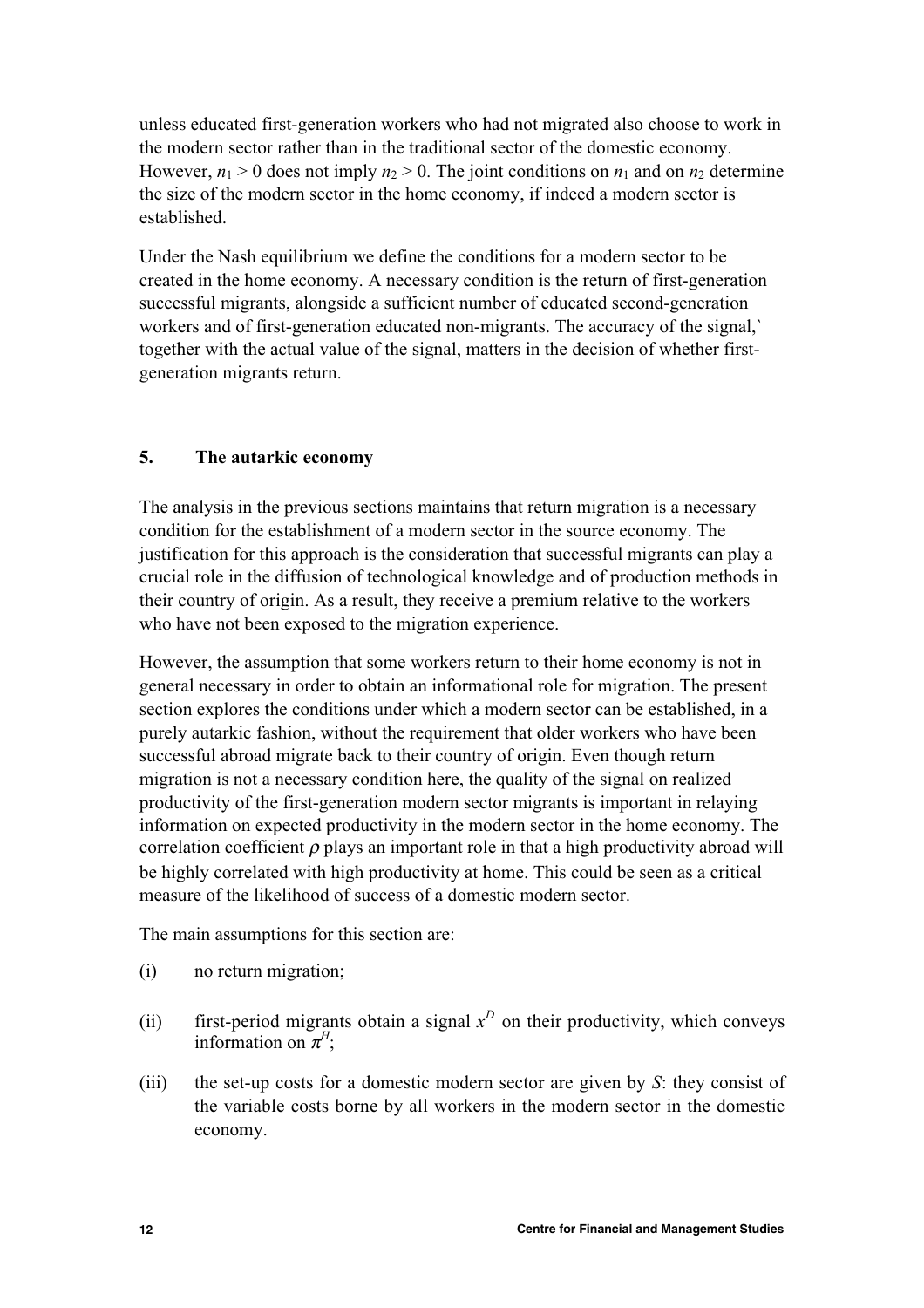A modern sector in the home economy is viable if and only if  $n \equiv n_1 + n_2 > 0$ . Similarly to the analysis in the previous section, we examine the conditions under which the creation of the home modern sector is a Nash Equilibrium for an autarkic economy. For  $n_1 > 0$  we have:

(14) 
$$
\mu^{H} + \frac{\rho}{1 + \nu_{z}} (x^{D} - \mu^{D}) - S \ge \phi
$$

Condition (14) can be compared to (12). The two conditions are identical, apart for the absence of the managerial remuneration  $K$  in the left-hand side of (14).

For  $n_2 > 0$  condition (14) must be satisfied, and in addition it must be:

(15) 
$$
\mu^H + \frac{\rho}{1 + \nu_z} (x^D - \mu^D) - S \ge 0
$$

$$
\geq (1-u)\left[\mu^{D} + \frac{1}{1+v_{z}}(x^{D} - \mu^{D})\right] + u \cdot \beta(\theta) - I
$$

Finally, for  $n_2 > 0$  we need second-generation workers to invest in their education, which requires:

(16) 
$$
V_{h=1}^{1} = \mu^{H} + \frac{\rho}{1 + v_{z}} (x^{D} - \mu^{D}) - S - c(\theta) \geq
$$

$$
\geq \max[\beta(\theta)-I,\phi] \equiv V_{h=0}^1
$$

Note that, as in section 5,  $n_2 > 0$  implies  $n_1 > 0$ .

In the autarkic case the actual value of the signal need not be as high as in the economy with return migration, for the creation of a modern sector to be viable. This rests on the assumption that set-up costs and productivity in the home economy are the same with or without return migration. In principle, however, it is conceivable that, in the absence of return migration, there will be only limited technological transfers from the modern sector in the destination economy to the modern sector in the home economy. This could result in higher set-up costs and lower productivity in the autarkic case that in the case of return migration. The conditions under which the creation of a modern sector in the donor economy becomes viable may therefore be more stringent under autarky.

The role of migration is now purely one-dimensional – migration conveys information on the quality of talent in the home country that can make it possible to set up a domestic modern sector given the conditions defined above. In the case of return migration, the role of migration is significantly two-dimensional. As in the autarkic case, it conveys important information on domestic talent but in the event of a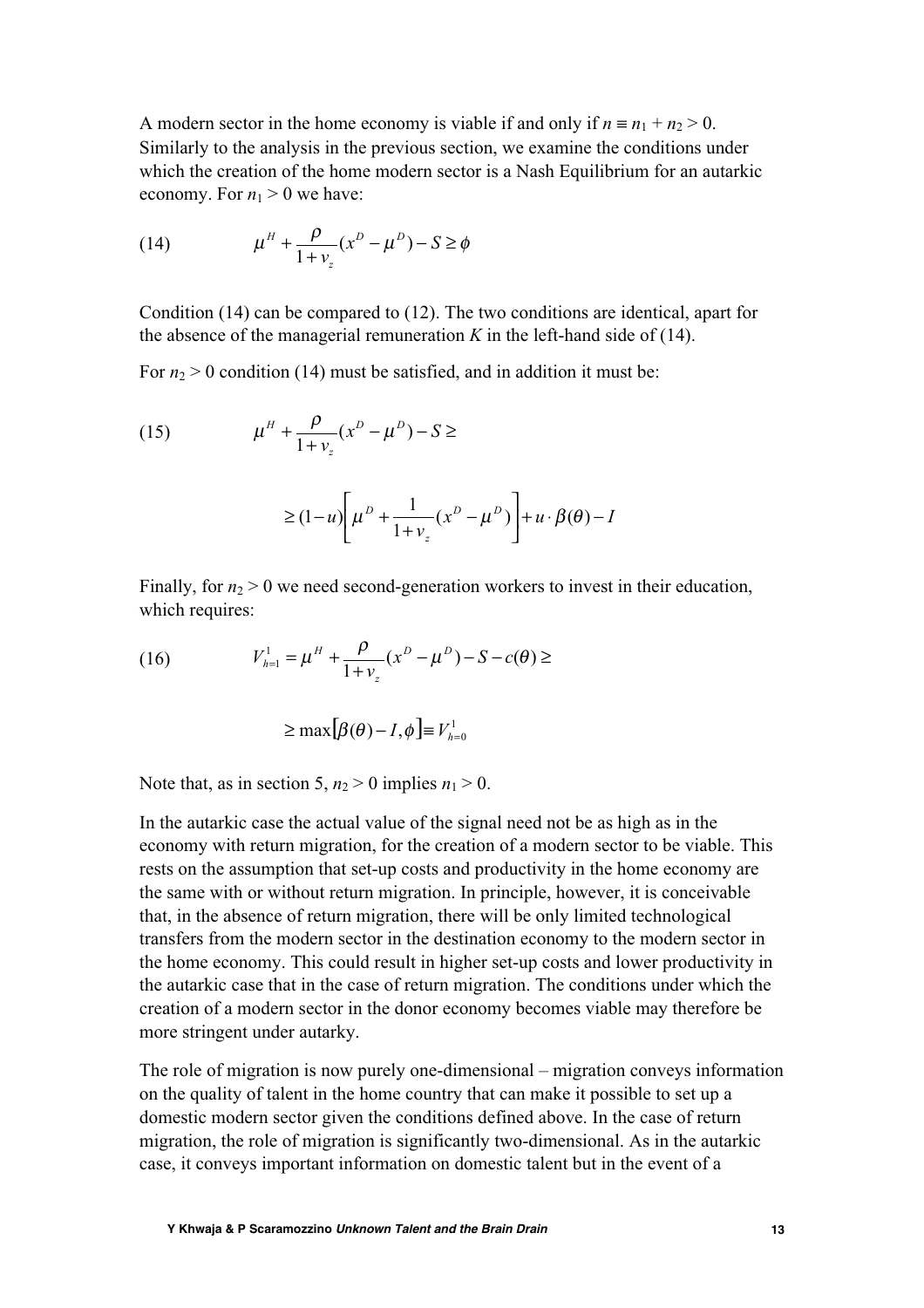domestic modern sector being created there are crucial technology transfers that take place. However, in both cases it is the informational role of migration and the quality of this signal that is critical to the development of a modern sector. Technology transfers whilst desirable are not a necessary condition for a modern sector to be created. However, we acknowledge that the skills and expertise brought back by migrants will impact on the competitive nature of the modern sector and its ultimate success.

## **6. Conclusions**

This paper shows how migration can act as the mechanism that reveals information on the quality of talent and of the educational system in a poor donor economy. Migration can thus play an important signalling role in the creation of a modern sector where no such sector was present. The informational effects from migration are twofold. First, younger generations may have an increased incentive to invest in education following the success of first-generation migrants overseas. Second, the success of the first generation migrants may result in higher investment in the donor economy with the creation of a modern sector. Migration allows for the potential of the home talents to be revealed and it is this that may under some conditions allow for the set-up of a modern competitive sector.

Initially, we have assumed that a necessary condition for the creation of a modern sector is the return of successful first generation migrants. This assumption allows us to acknowledge the role of the managerial and technological skills which return migrants bring back after their experience abroad. These skills would not be available in the donor country. However, successful migrants may choose not to return in order to continue enjoying the typically higher wages abroad. Nonetheless, the success of these migrants still sends a strong enough signal on their own, without the need for return migrants, on the quality of talents in the source economy. Thus a modern sector can still be created, as the realised value of productivity in the destination economy in the first period is the condition that determines whether a modern sector is set up at all and indeed the size of this sector.

Our results show that a brain drain could be a necessary condition for the long-term development of an economy. In fact, without migration and the employment of some of these migrants in the host economy, information on the quality of talent in the donor economy would simply not be available. Migration acts as the very device that permits information on the educational system to be revealed. In the absence of migration, there would be no signal generated externally or internally to the donor economy.

Once the donor country has information on the distribution of talents then investment in education and in the development of non-traditional sectors may become an optimal strategy for long-term development. Our model gives rise to some important policy implications. First, for a developing country to "close" its borders to prevent a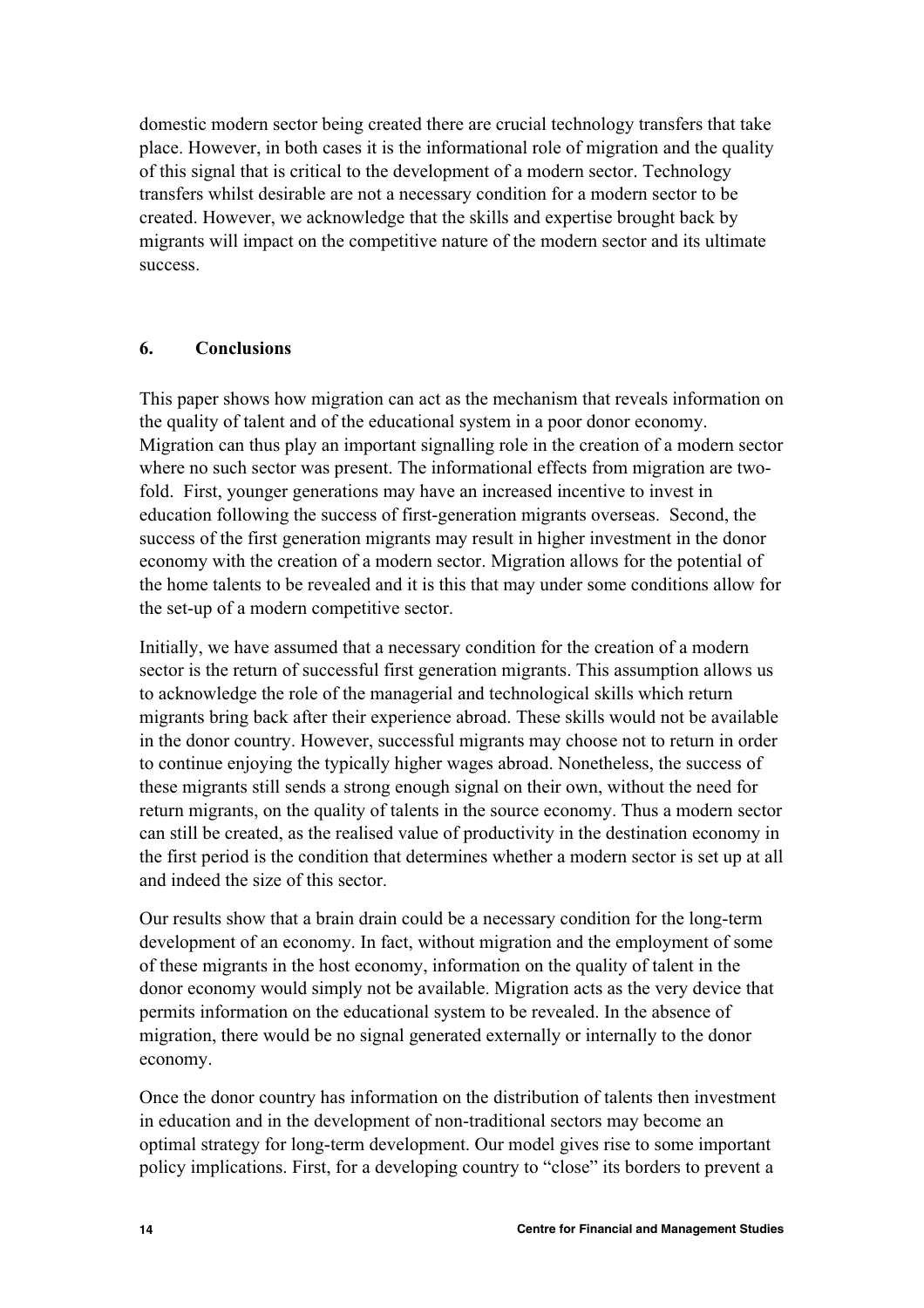brain drain may not be desirable for long-term growth. This is because migration imparts information on quality and if this information is missing or lacking then forcibly retaining the educated elite may prohibit the development of a competitive modern sector. Second, the success of migrants overseas encourages private investment in education. Younger generations are more willing to incur the costs of education. Third, the sectors in which first generation educated migrants are successful provides important information on where the donor country should divert investment. If, for example, first generation migrants are successful in the IT sector abroad, this could be seen as the signal whereby donor governments provide investment benefits for this or related sectors. We would then expect a trickle down effect whereby education tends to be geared to the provision of skilled labour to these sectors.

Not only does migration send a signal of quality to the donor country, but it also reveals information to the host economy. The modern sector here will be more inclined to hire future migrants but also may over time consider funding the set-up costs for the development and/or the expansion of a modern sector in the donor economy. Thus, migration can be of benefit to both host and donor economies.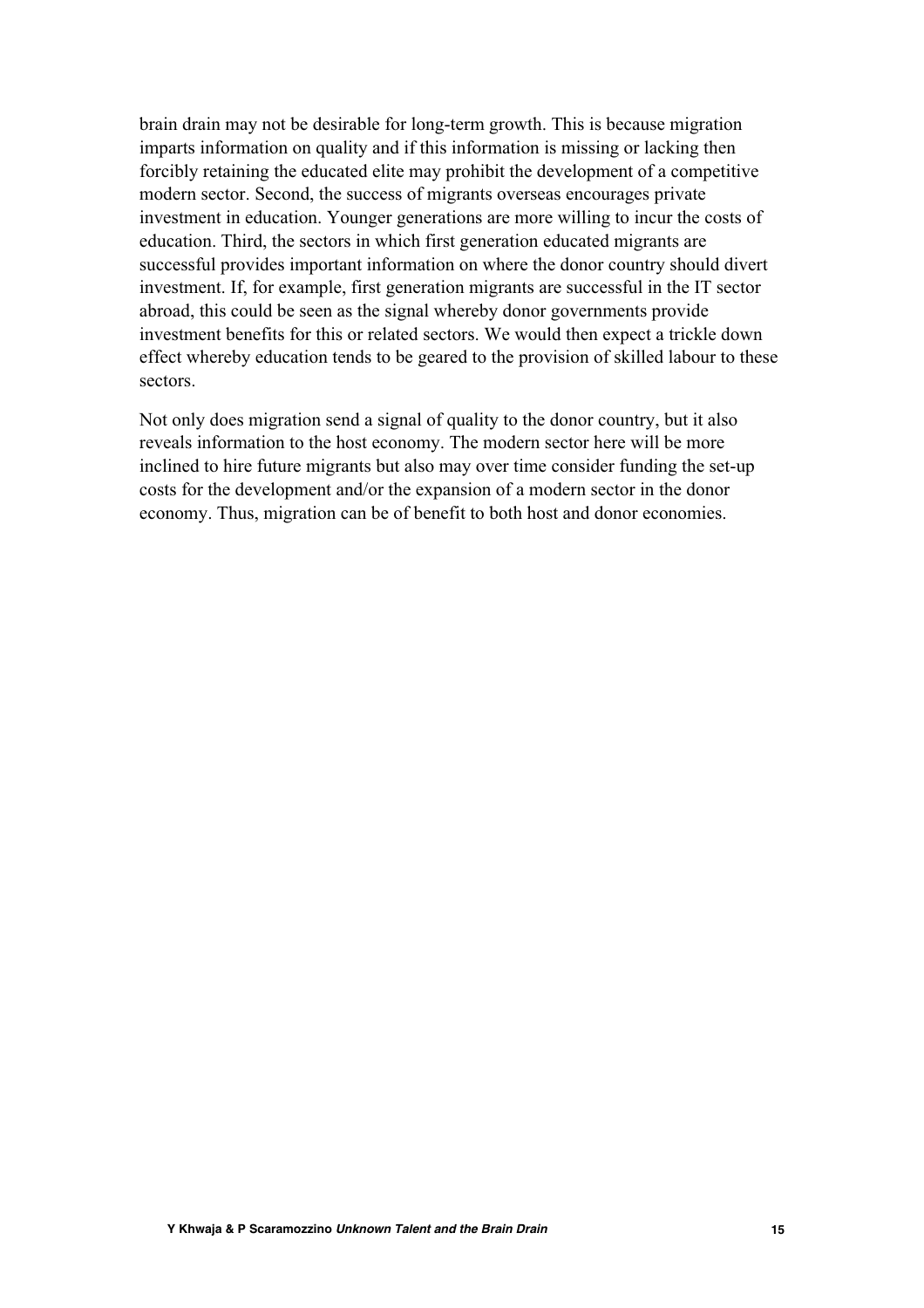## Appendix

## **Expected payoffs for workers.**

## *First-generation workers*.

Workers who invest in education, migrate, are employed in the modern sector, and remain in the destination country:

$$
(A1) \t 2 \cdot \mu^D - c(\theta) - I
$$

Workers who invest in education, migrate, are employed in the modern sector, and return to the country of origin:

(A2) 
$$
\mu^{D} + \mu^{H} + \frac{nK}{m} - S - c(\theta) - I - E
$$

Workers who invest in education, migrate, and are employed in the informal sector:

$$
(A3) \t2\beta(\theta) - c(\theta) - I
$$

Workers who invest in education, do not migrate, and work in the domestic modern sector in the second period:

$$
(A4) \qquad \phi - c(\theta) + \mu^H - K - S
$$

Workers who invest in education, do not migrate, and work in the traditional sector:

$$
(A5) \t 2\phi - c(\theta)
$$

Workers who do not invest in education and migrate:

$$
(A6) \t2\beta(\theta) - I
$$

Workers who do not invest in education and do not migrate:

$$
(A7) \t 2\phi
$$

*Second-generation workers.*

Workers who invest in education, migrate, and are employed in the modern sector:

(A8) 
$$
\mu^{D} + \frac{\rho}{1+v} (x^{D} - \mu^{D}) - c(\theta) - I
$$

Workers who invest in education, migrate, and are employed in the informal sector: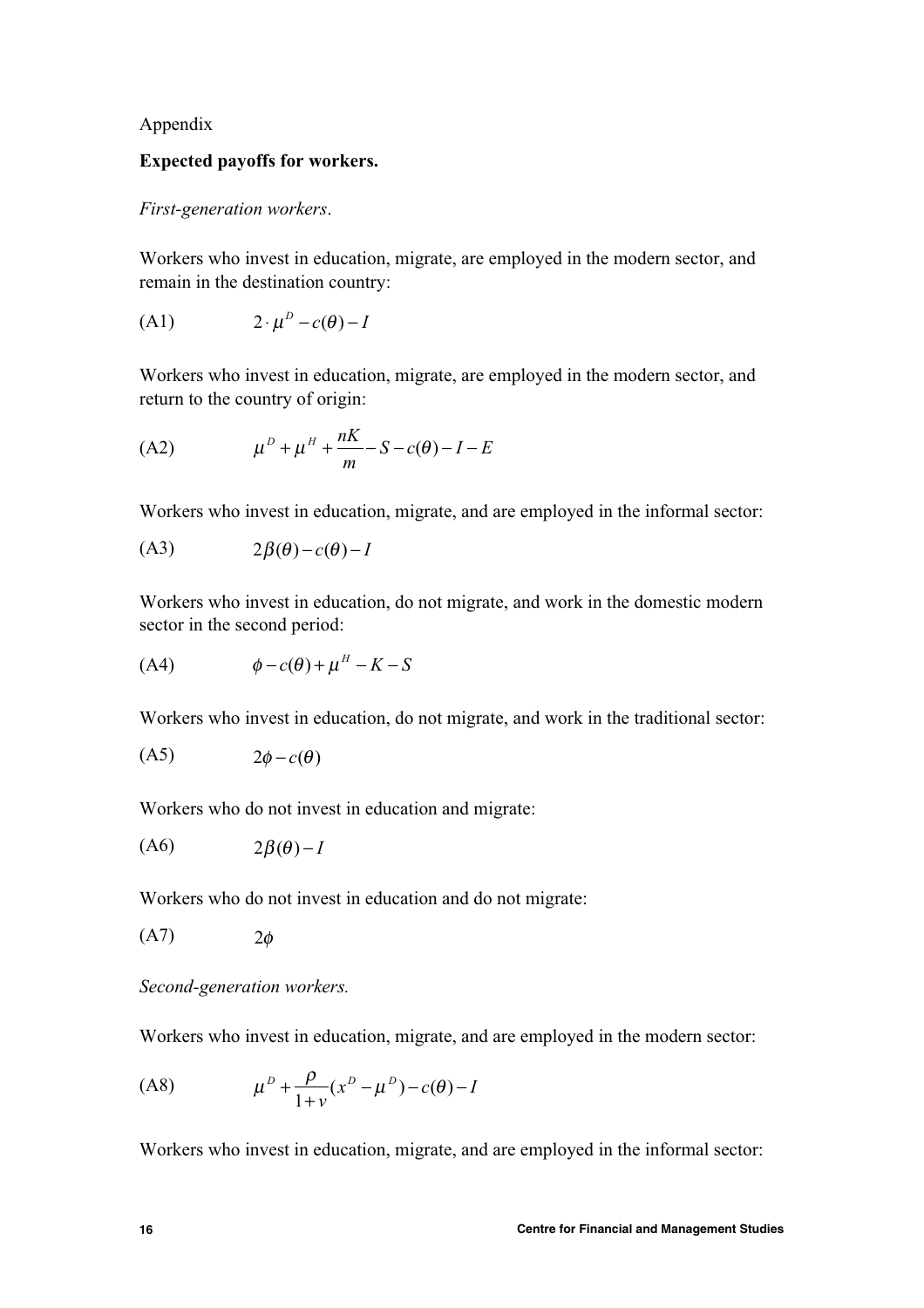$$
(A9) \qquad \beta(\theta) - c(\theta) - I
$$

Workers who invest in education, do not migrate, and work in the domestic modern sector:

(A10) 
$$
\mu^H + \frac{\rho}{1+v} (x^D - \mu^D) - c(\theta) - K - S
$$

Workers who invest in education, do not migrate, and work in the traditional sector:

$$
(A11) \qquad \qquad \phi - c(\theta)
$$

Workers who do not invest in education and migrate:

$$
(A12) \qquad \beta(\theta) - I
$$

Workers who do not invest in education and do not migrate:

$$
(A13) \qquad \phi
$$